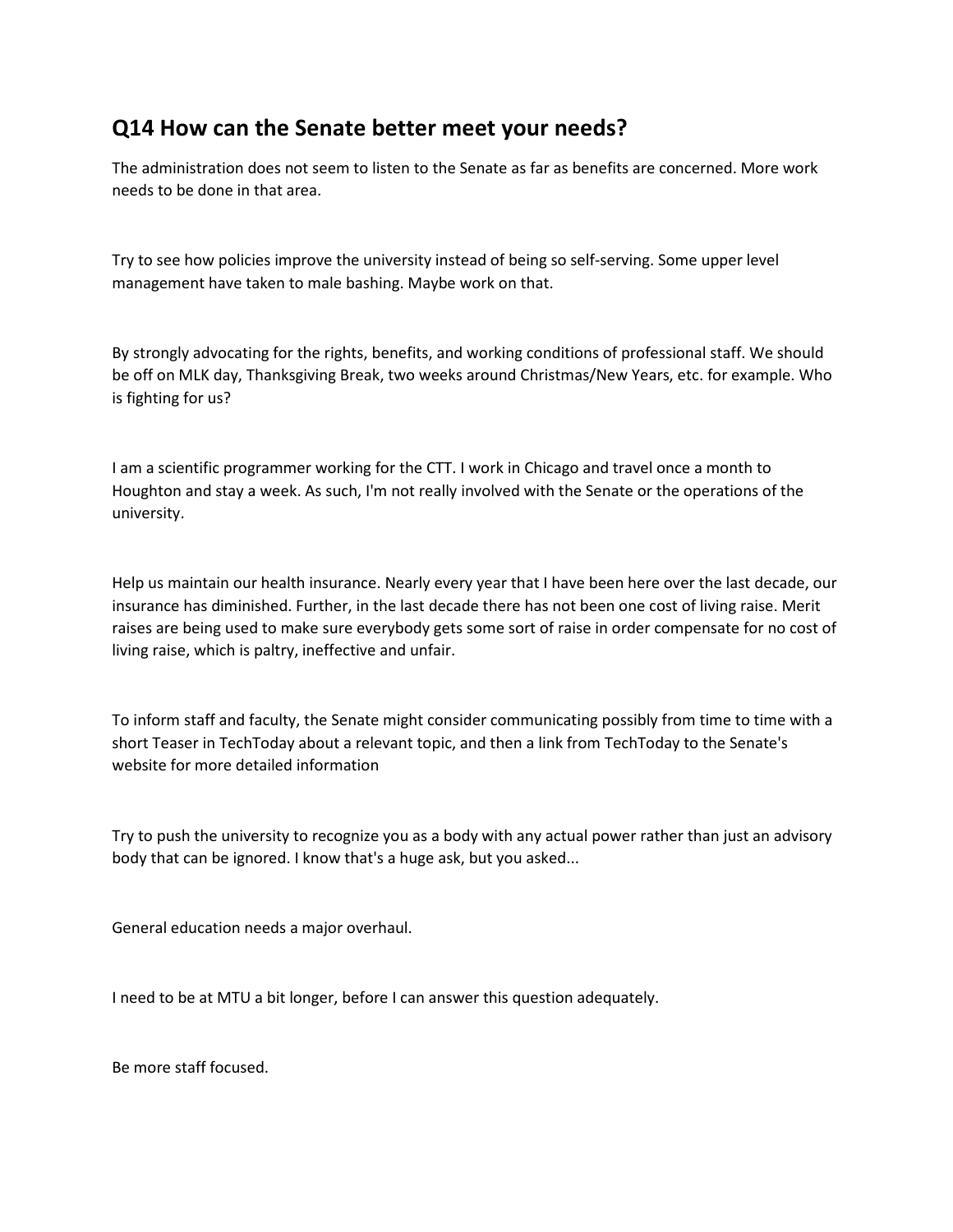Spend more time and go into depth in complicated issues if shared governance. Get a good designer to visualize the data in complex processes so we can see at a glance the changes proposed and impacts. The policies are too detailed to follow otherwise- especially with gaps of time that fall among meetings.

meet during business hours

I have not been working here long enough to have an opinion.

Promotion with years of experience weighing in as much as a BS degree.

Address the needs of working parents. For example, I'd like to see them address aligning our spring break with the local schools.

Remember it's a-list functions and stop whining about stuff not on the list

The Senate should, in part, play the role of a faculty/staff union as we do not have a faculty union or a strong staff union. There is little an individual can do to affect decision-making at the university level, and there is always the fear of recrimination if an individual does so. The MTU administration has increasingly followed national trends toward autocratic governance. In short, the Senate should be a bulwark against such a harmful direction.

Provide more entry points to engage with senators; better website.

I've only been on staff with MTU for about 1.5 years so I am gradually learning the role of the senate and it's relationship to policy development. I will continue to monitor emails I receive to determine my future input. It's good to see that the Senate is reaching out to be effective.

I am not really sure what the MTU Senate does; I'm just trying to do my work.

Regular communication.

Stop bugging me with so many requests to fill out a survey.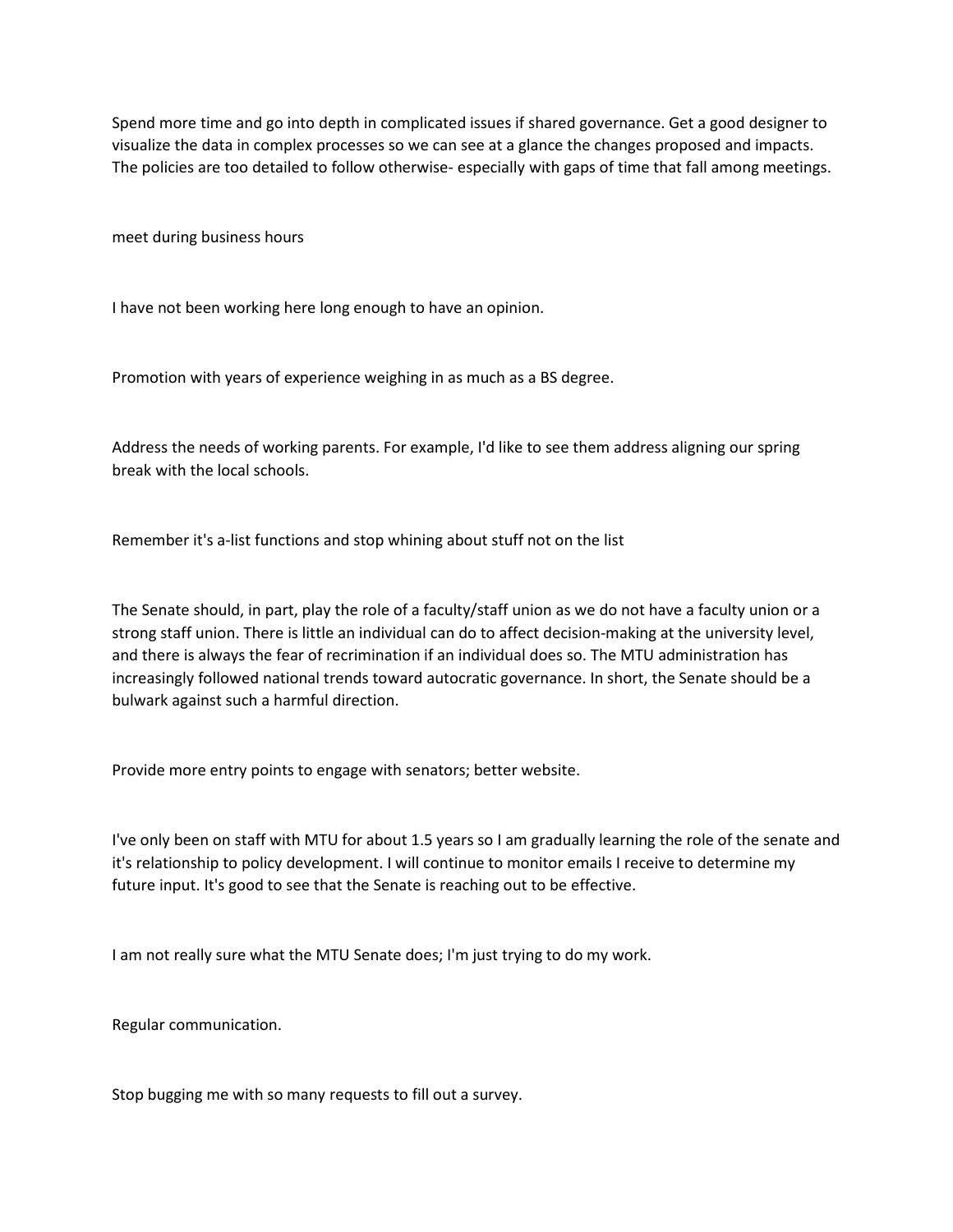The senate is far too focused on academic issues and not on overarching concerns of all staff and faculty including (but not limited to): lack of career paths, lack of common classifications and pay equity across the university, across the board pay raises below the inflation rate despite university revenues growing at a rate larger than inflation, not even remotely competitive benefits, and continued lack of adequate budget planning that has led to the have and have-nots amoungst university departments.

As a staff member, I'm not exactly sure what the senate does for me.

Either have explicit guidelines for senators to communicate with the department they are representing, and/or have the senate directly communicate with the departments

Provide occasional summaries of meeting discussions that include more detail and context than is normally included in the minutes.

Avoid issues that are ridiculous. The proposal to change the time that classes start is irrelevant and has wasted time that could have been devoted to something that actually matters. The Senate is only as relevant as the issues addressed.

Senate should raise the question about an increase in the number of administrative staff with a fat salary over the years; the student population is flat so also the number of faculties.

I've been here for some time, but am not really sure what the Senate actually does. I've heard about some things that the senate does, but am not sure about their function. I'll try attending some meeting to see for myself

## Doing well.

When I was a Senate alternate, I found the emails listing the agenda for upcoming meetings informative- --even if I wasn't going to the Senate meetings. I miss receiving those. Depending on who our senator is, they may or may not forward those emails to our unit's faculty/staff.

Not sure

Provide timely feedback on proposals from the academic units and centers/institute.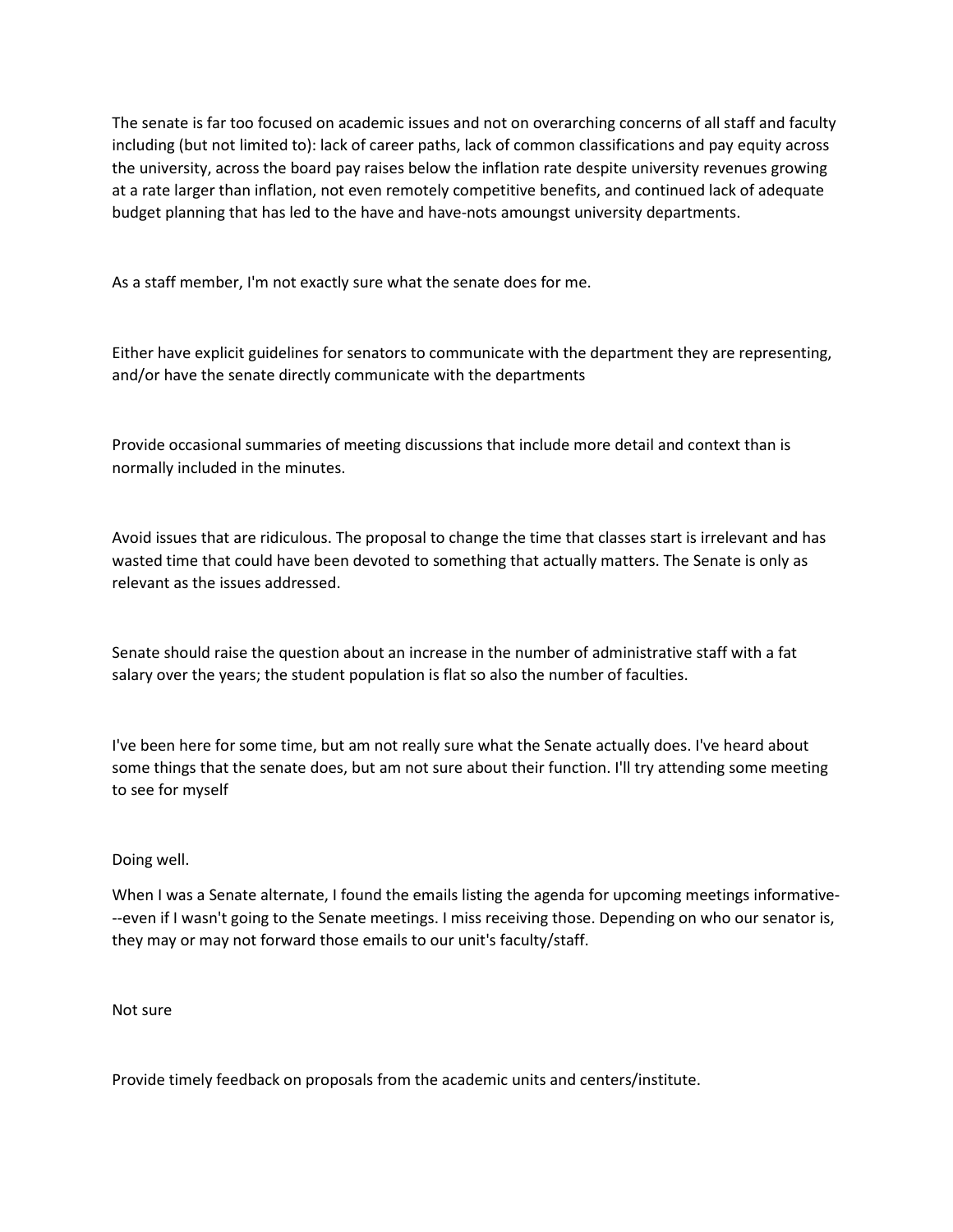The senate should be careful in what proposals it passes. One of the most recent approved proposals is about on-line teaching. This proposal is flawed. It puts a supportive body such as Center for Teaching and Learning into an evaluative role which evaluates faculty! If the quality of online-programs was a concern, we should have developed a mechanism of peer evaluation for online programs. The senators should READ the proposals before they say YES.

It would help to have Senate meetings when school is in session, so I do not have to arrange separate childcare. I also think it would help for the Senate to have clearer recommendations/partnerships with the Dual Career Office.

Focus on important issues. For example, the time that classes start is NOT an important issue. It damages the credibility of the Senate when inappropriate issues take time away from other issues.

communicate the senate values. FOr example, the senate has reporting on fringe benefits, compensations and university goals for admissions, recruiting and a future vision...but its success in gaining these benefits or responses from administration has been a challenge. So perhaps continuing to state the senate goals, objectives and values would address the part of you doing your role. ANd treating the administrative responses as separate things that need to be contended with.

The professional staff members have always felt like an after thought and are excluded from voting on numerous items. There have been meetings where professional staff members have done little more than sat and watched since nothing on the agenda let them have a voice.

Needs are being met effectively at this time.

I don't know much about what the senate is doing for me. I don't want to attend senate meetings, but how can our senators do a better job of disseminating the information?

senate is doing a great job

Outreach to remote employees

Communicate better. If you communicate to my area those don't always trickle down.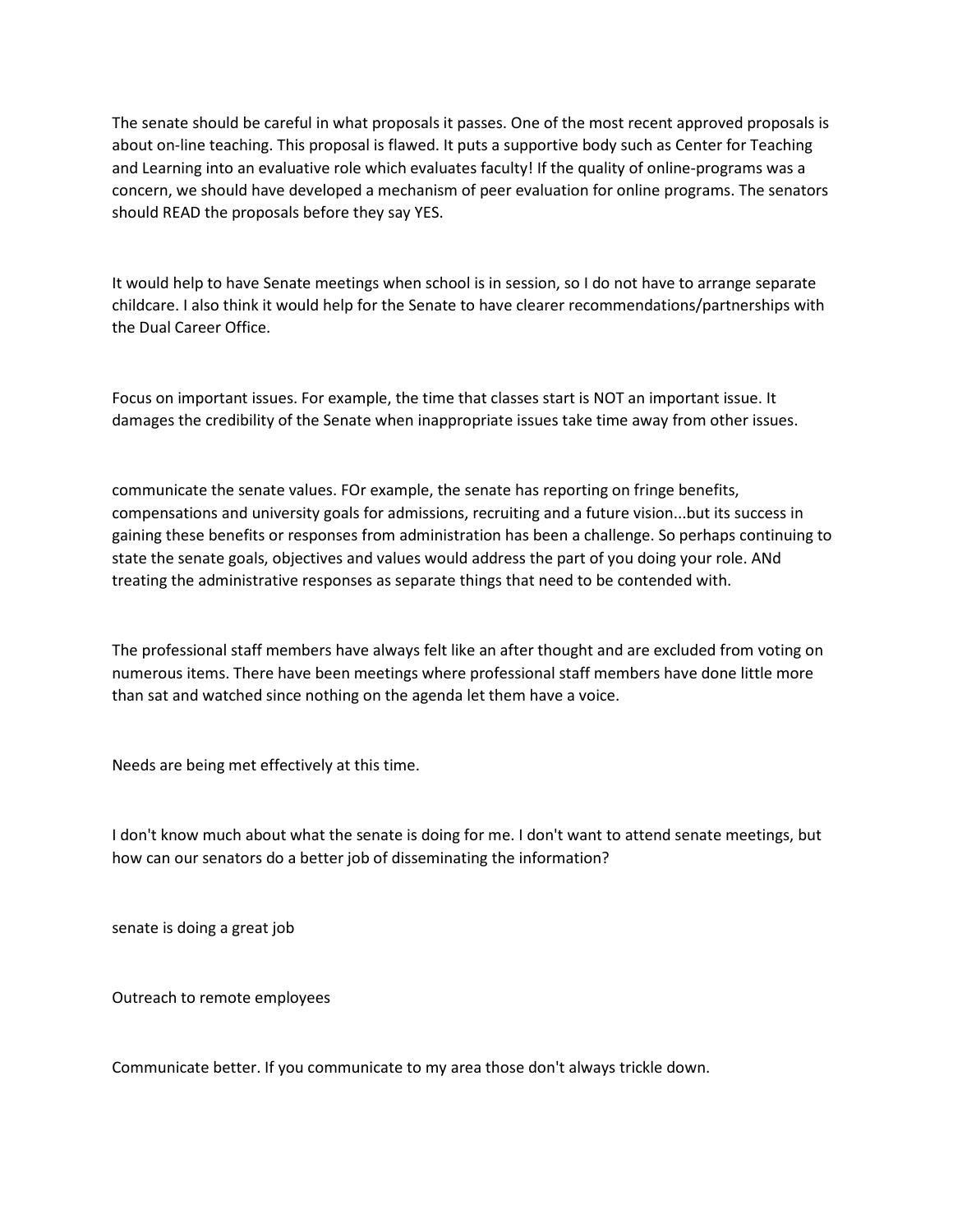More and clearer communication of issues at hand and decisions regarding them, particularly via email.

Stop passing ill-thought out proposals. Determine the resources, costs, etc. for new policy and how that will impact department budgets!

I think it could be useful if proposals were posted on TechToday for broader public input. It would also be nice if say, some items like degree proposals could be introduced and passed at the same meeting to expedite items getting through in cases where there is no comment/concern. I think the senate should look into live streaming meetings and allowing remote participation and voting to see if that would facilitate a broader range of faculty and staff being able to participate as senate members.

I am continually frustrated, disappointed, and angered by our university's lack of meaningful work towards diversity and inclusion. I have several close friends who have been severely bullied by their colleagues and/or department chairs - either because of their race, gender, or disability status. The university claims to care about this, but recourse is ineffective. Those who go through proper channels have nothing done to help them, and are left feeling discouraged and devalued. Do we actually care about diversity and inclusion? Or are we using them as words because they are popular on university campus and we think it will improve the way we appear? We are losing faculty and staff because of this issue - both those it directly affects, and those who care about them. We must do something about this. And it needs to be a REAL something - not just more words that don't go anywhere.

Discuss or promote professional development of staff or non-tenure faculty.

More timely communication when dept.-specific items appear before the Senate. Most communications are effective, just the occasional problem.

This would require the administration ceding real power to the Senate...which won't happen (i.e., real shared governance). I feel that the Senate is irrelevant with regard to many important issues such as resource allocation. As such, it does not have the necessary standing to be an effective advocate for the interests of faculty and staff on issues such as salary and benefits, for example.

There are many people in the Seate who joined to make a difference. It is very unclear how the process works as a newcomer. Even in committee, there are different opinions about how to execute strategy. I don't think this should be solved with policy, but maybe there could be a "new senator/alternate" orientation once per year to help be more effective sooner.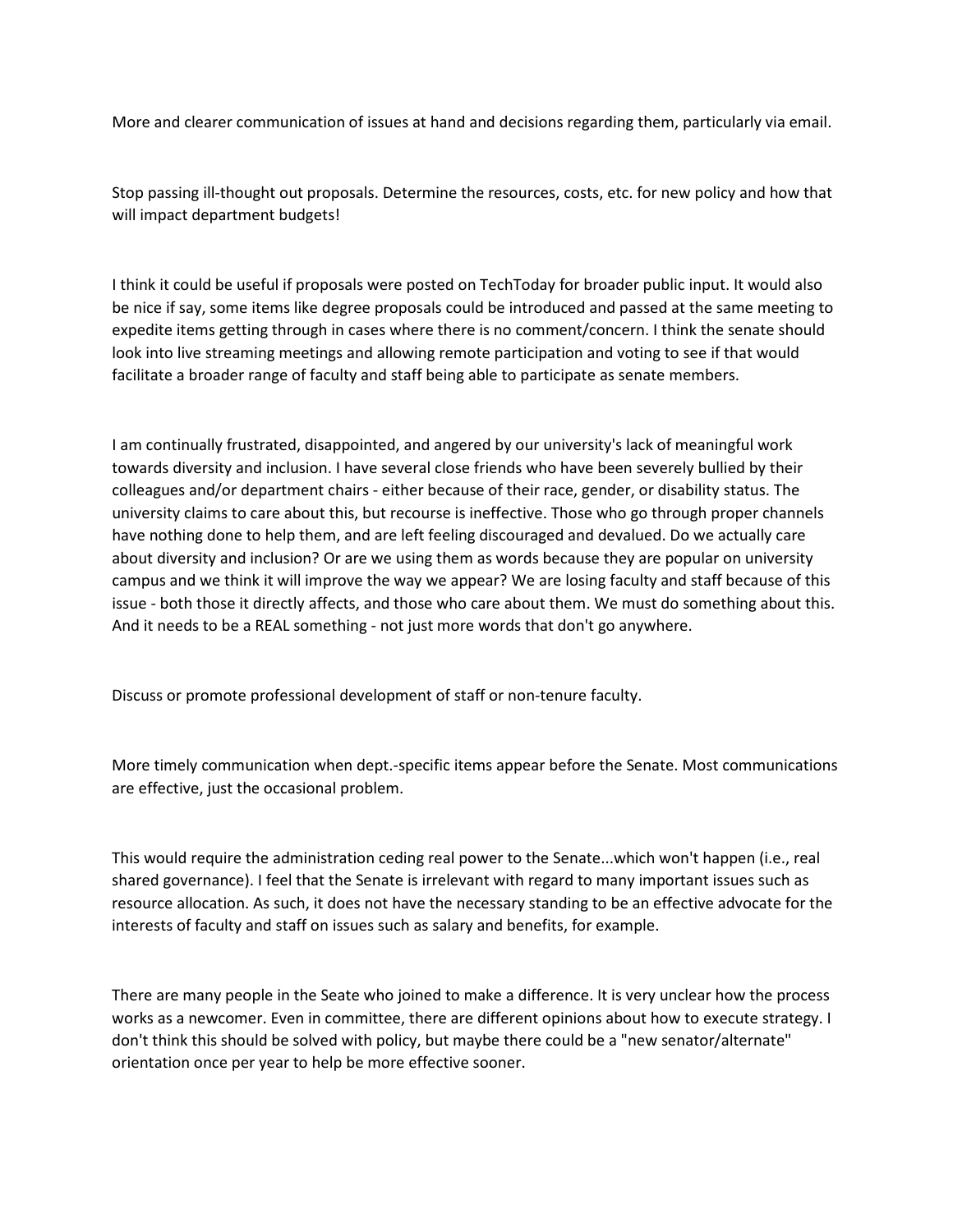Stop squandering time on unnecessary minutia, such as changing class start times. It is a distraction and gives the appearance that the Senate serves no real purpose. More time should be spent on aligning university resources with university mission. More and more time is being demanded from faculty to serve "external influences", for example HLC. No resources are being allocated for these activities. No resources are being budgeted for these activities. No other activities are curtailed to buy time for faculty to engage in these activities. Faculty time is not respected and is, in effect, treated as an unlimited resource. The Senate should serve as the check and balance on these demands of faculty and staff.

I am research faculty. I have absolutely no idea who the Senate is supposed to serve, whether or not it is supposed to serve me, or the general role of the Senate. This is my first academic appointment and there has been no training or information provided at orientation or during the start of my appointment.

The senate model is outdated. I don't feel a "faculty senate" represents the faculty at all.

It probably can't. I am a professional staff member with only a BS degree. My opinions aren't generally valued.

Don't rely on Senators to communicate. This is not effective and will vary with the individual. Run summaries of what happened i on your own blog. Put article in Tech Today when something is posted.

Perhaps out of reach, but the Senate needs to be more highly regarded by the administration and the Board of Trustees. The BoT continues to be a rubber stamp for the administration and has frequently pursued deleterious policies for faculty and staff (e.g. fringe benefit decisions, work load model engagement, etc.) Senate needs a stronger voice with BoT as compared to current state of affairs.

Continue to be a strong advocate for shared governance and transparency in University decision making processes, including benefits.

I think the Senate has to find a way to actually have effective shared governance, but that can only happen if the Board of Trustees expects the administration to look at the Senate as an equal partner in policy decisions. In order to be taken seriously, the Senate also needs to exhibit some more common sense restraint at times. The Senate response to the tobacco-free campus initiative was a good example of this.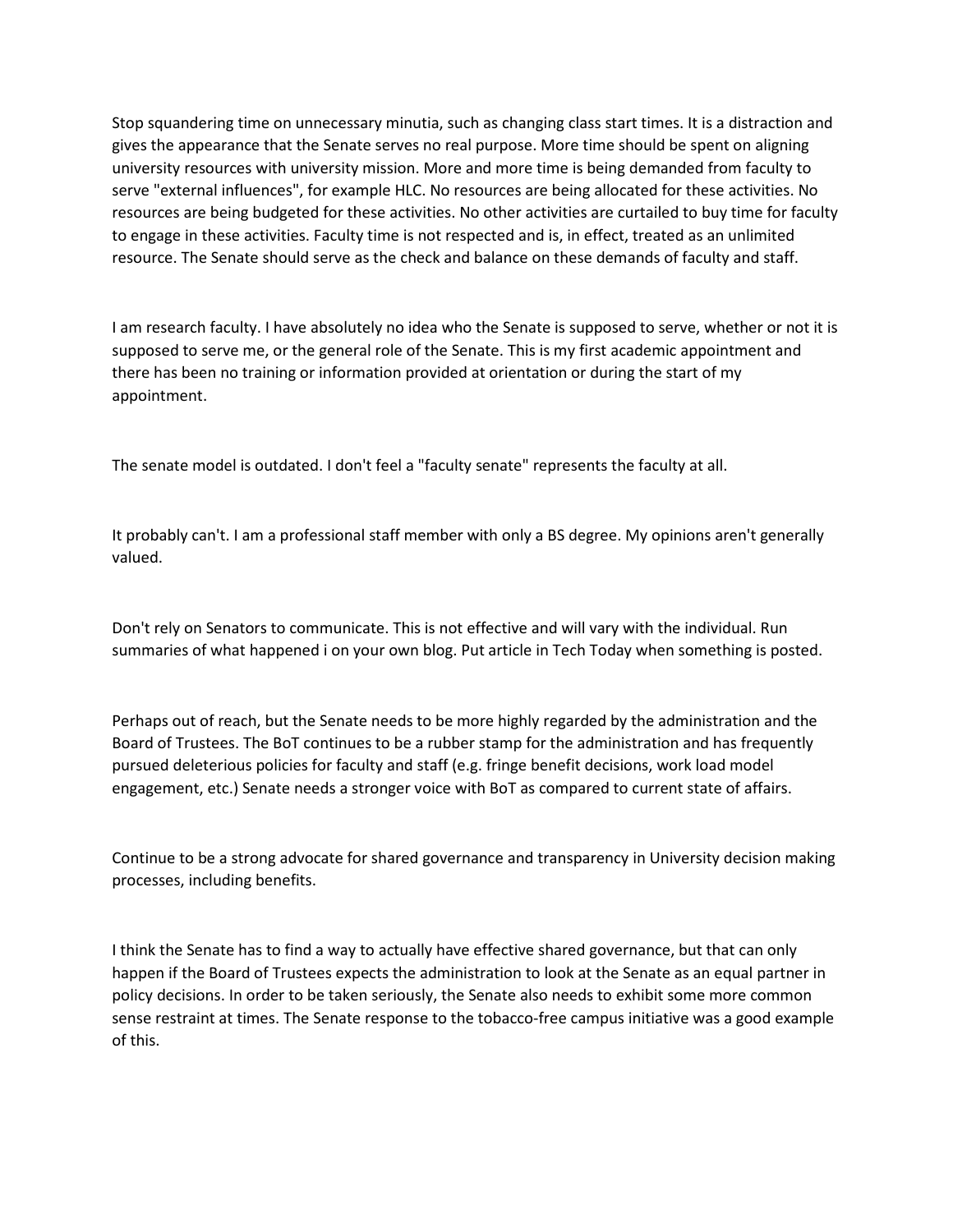Generally, the decision making that comes out of the Senate is baffling. Recent examples include providing sabbatical benefits to lecturers and requiring special training for faculty to offer online courses even when the University pays a huge percentage of the tuition from the online program to consultants who specialize in online education. These decisions make no sense whatsoever. Now we are considering changing the start time of courses from five after the hour to on the hour in order to... what? Help students with maturity and time management? Are you kidding me? This is what you do with your meetings? And we wonder why that administration doesn't bother to engage with the Senate on anything more meaningful than parking. Honestly, the problem isn't that the Senate is not listened to; the problem is when the upper administration does listen. It would be better to have no Senate whatsoever than the Senate that we have. Start making better decisions, or if that is not possible, just disband it.

The benefits have been continuously deteriorating for the last decade or so, and the living costs have never been below the US average (in fact, it is higher here). The Senate regularly publishes reports on that, but nothing at all has been done to improve the situation. So far the administration has had the upper hand on these issues. The Senate needs to be proactive in really important areas and should not spend time and resources on insignificant issues such as adjusting the start time of classes, etc.

My senator has been updating me and asking my input, but I don't know where to get information on "the Senate" as a body. Regular email updates would be more helpful than the surveys. This is the third survey I've taken recently, and know nothing about any of the results.

It needs to see that those who are senators effectively communicate the proposals and meetings of the senate to their constituents. We have not heard much from our senator who appears incapable of getting questions answered. The Senator has never held a discussion about the senate during a faculty meeting. In fact the senator has never attended a faculty meeting in the last year and rarely attends senate meetings as well. That is a disgrace. From memory that large report that some subsection of the senate produced did not contain a table showing the actual salaries of profs compared to the various universities. Rather it just contained data to try to make the point that we are losing out on benefits. That did not appear to be a comprehensive or fair summation to me.

have more clarity (details) in explaining the need for the change; also, mention, which department had proposed it.

I am not even sure who my Senator is. Maybe Senators should be required to hold Info "town hall" sessions every quarter. I feel more advanced knowledge of elections would get more people to be engaged or run for a seat.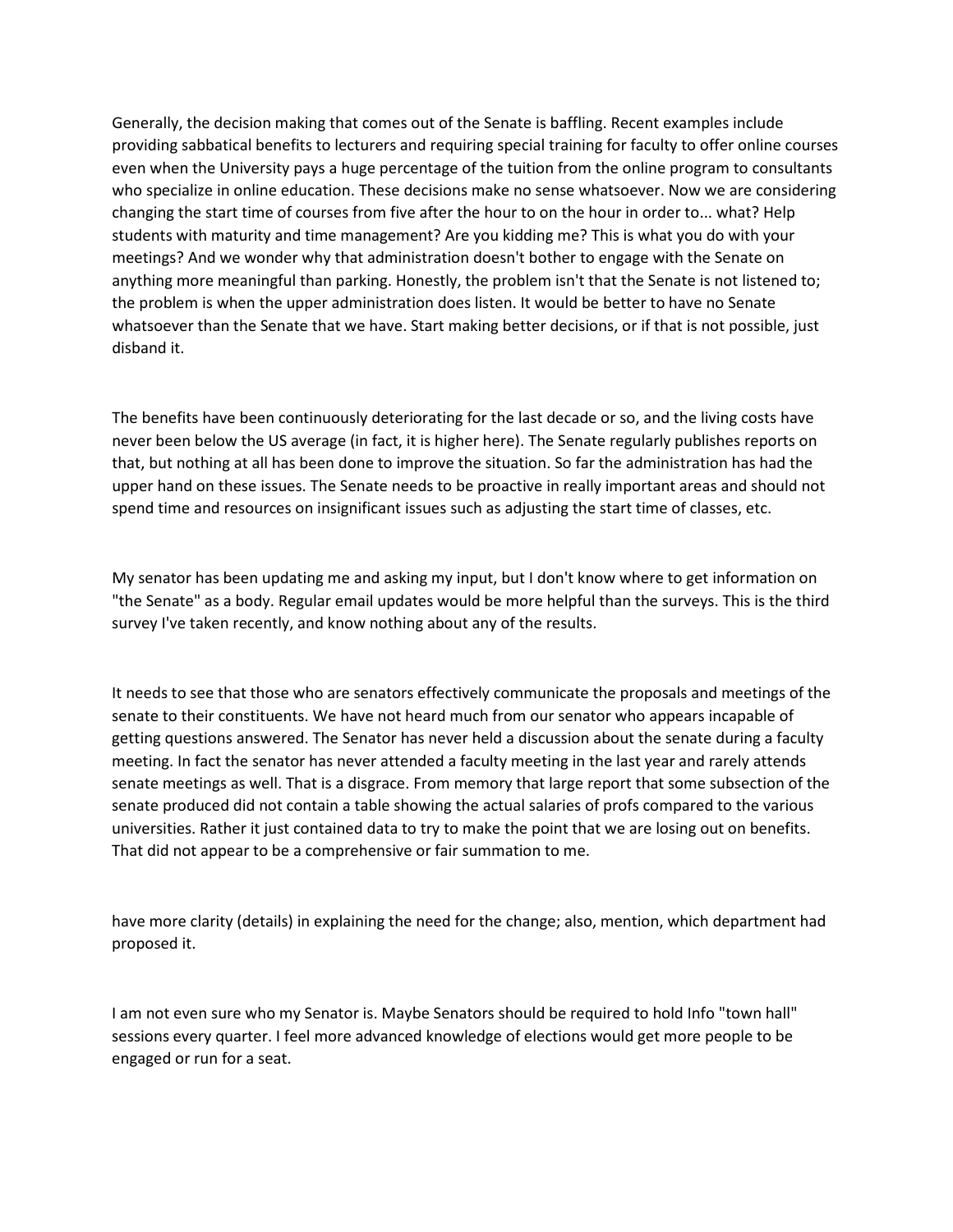69 Allowing decisions about online teaching during finals week without any broad consultation, or allowing the senate to be informed about taking money from salary pools for faculty during the last meeting before break are examples of calculated attempts to dis-empower faculty that the senate does little about. That ought to change.

i have never been informed about anything in regards to the senate

University cut the fringe benefits, where was the Senate?

I did not know that everyone is welcome to attend/view Senate meetings. Maybe share with new faculty at new faculty orientation (and then again a few months later, because we are overwhelmed with info at that new faculty orientation) information about the Senate and how to be involved in it.

I think if there was a senate for staff it would feel more relevant and interesting to me. Most of the minutes don't seem relevant to me as staff.

With two kids and two working parents, the Senate meetings on Wednesday night creates conflicts (or any evening to be honest). My inability to attend many senate meetings is due in large part to the time of the meetings. We need to re-look this, in my opinion. Between my work responsibilities, my wifes, and my two kids extra-curricular requirements - attending faculty Senate meetings takes a back seat. Moreover, the meetings tend to spend 85% covering items of less/little/no importance (can be handled through other forums) and 15% on items of actual substance. The important 15% is usually intermixed with the other 85%. If we could handle the important business up front, it would feel a lot less like a wasting valuable hours.

Communication about the work of the senate has varied widely depending on who our unit's senator is at any given time. Having some standard form of communication might be helpful.

Senate is ineffective in bringing any good changes. Parking problem persists and so are other usual FB problems. Senate wastes a lot of time in low priority things. Having meetings after office hours does not help faculty with other family responsibilities either. Stuck in 70-80s in terms of operations and mindset.

The Senate needs to raise its own profile, put together an annual report, widely distributed to faculty and staff and linked from the webpage, that summarizes all of the activity in the Senate for that year.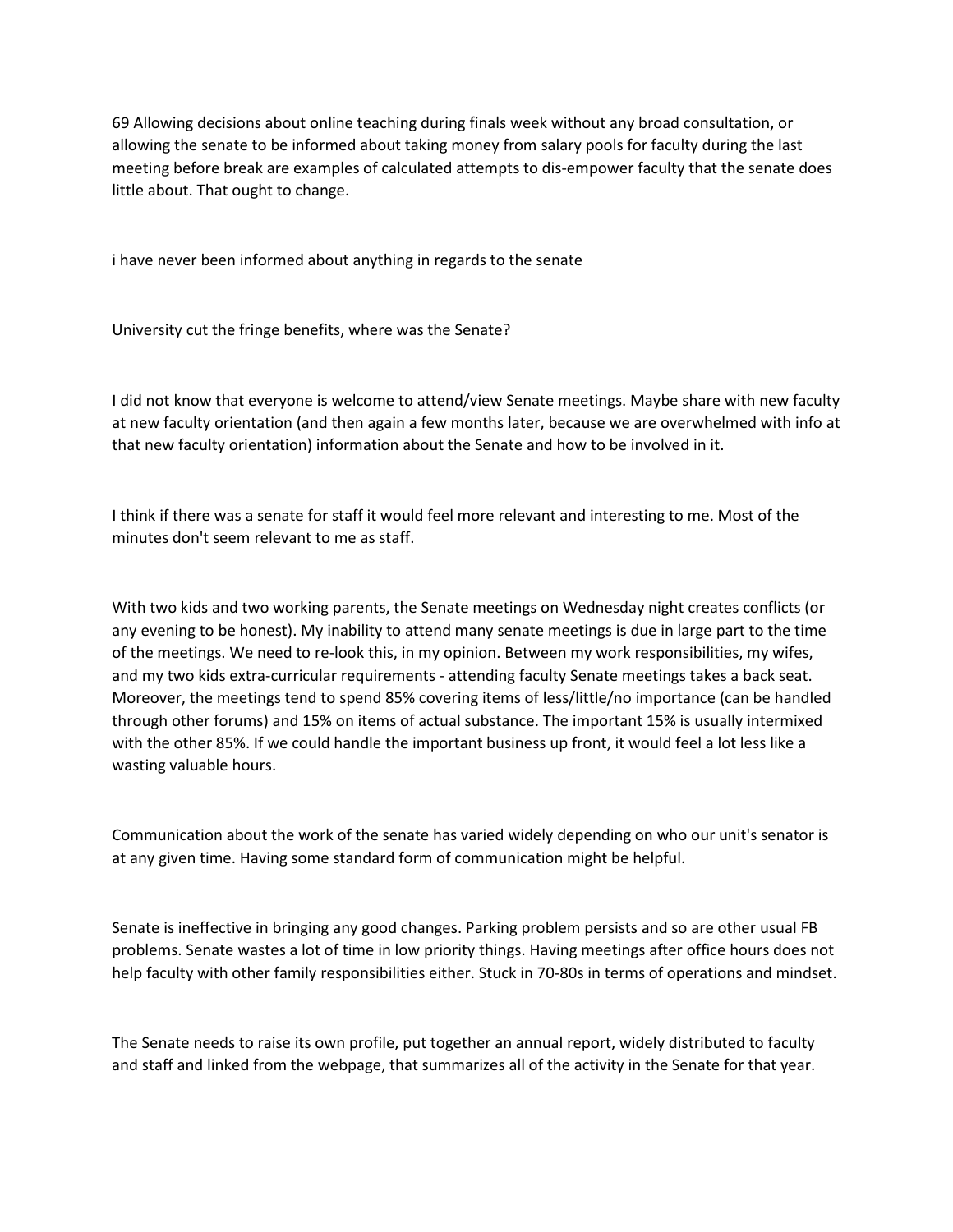Help employees make more money as I am currently making less due to the change in benefits this year. Even with a raise, I still make less than last year.

Allow all senators to vote on all topics.

Dissolve and go away. The Senate has no power or influence other than approving new degree programs. Its a dysfunctional organization and serves no purpose.

exercise oversight on administration actions by providing evaluations of those actions (perhaps by conducting staff and faculty wide surveys designed to provide a consensus of said staff and faculty's opinion on whether those actions were in the best interest of the university as a whole, or only for the best interest of select departments/ levels/ or individuals).

I'm not clear on how the senate gets proposals. Some come from groups/units on campus – but are other proposals/problems planned for the senate to discuss? (e.g., come from the admin or trustees, etc).

The senate needs to take the job more seriously. Quit diddling around over little things. Where is the Senate in the whole college of computing business? Nowhere to be seen. Realize that proposals for many items that are shared responsibility with the Senate (e.g., curriculum) go through dean's council first and never make it there unless approved by the administration 1st. How is that "shared" governance? Find a way to get faculty involved in the Senate that have something better to do. I mean that the way I wrote it.

Stop reading professional staff as a lesser tier of the campus community.

Be more accessible for younger/junior faculty, and reflect their needs/views more. While being a member of the senate is a large time burden and too onerous for junior faculty who should focus on career development, the lack of representation means that our views are not well represented. This doesn't just affect development of tenure and promotion policies but other issues too, such as fringe benefits etc.

By challenging the BoT to make Tech more competitive with other institutions in regards to employee compensation.